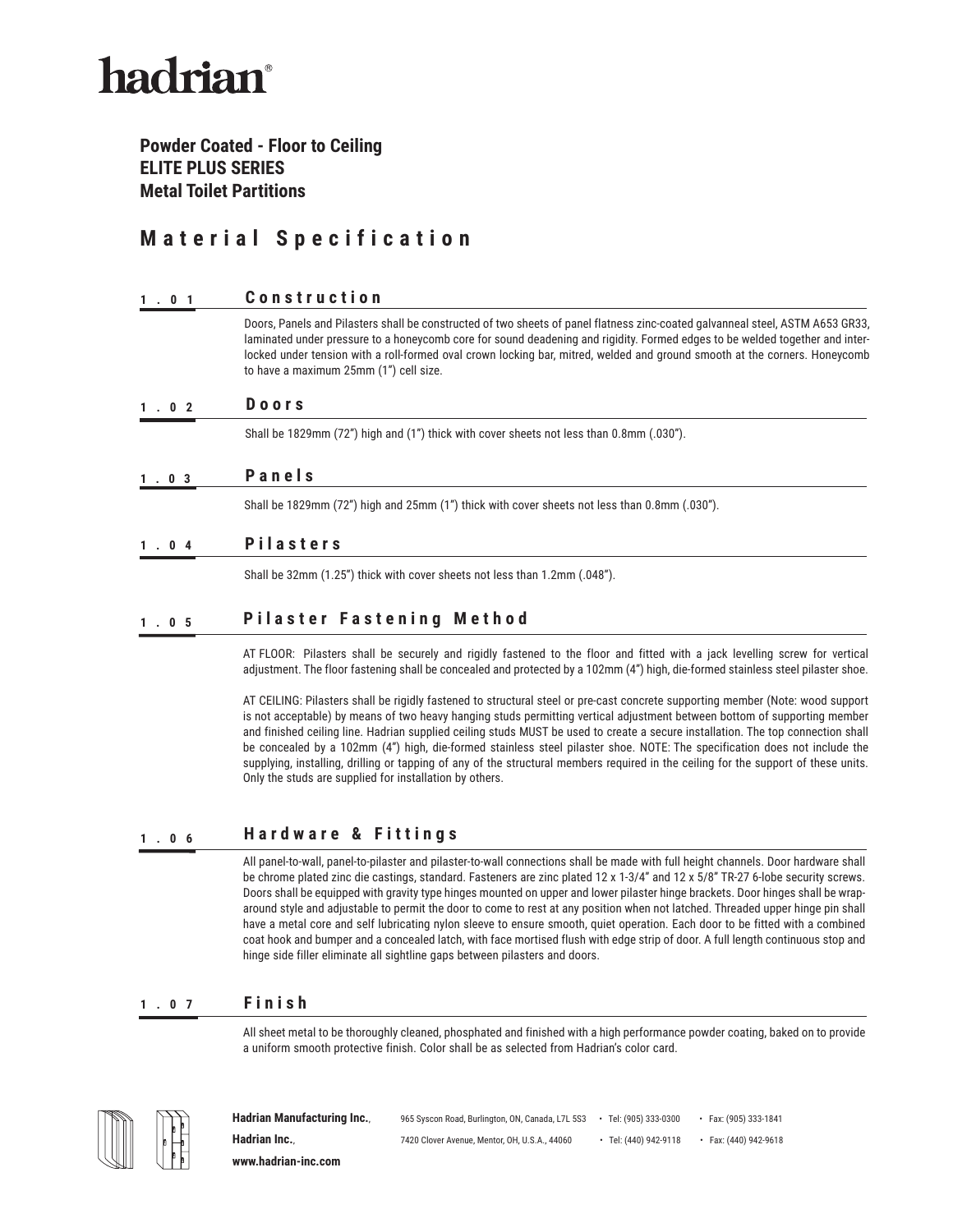

**Hadrian Inc.,**